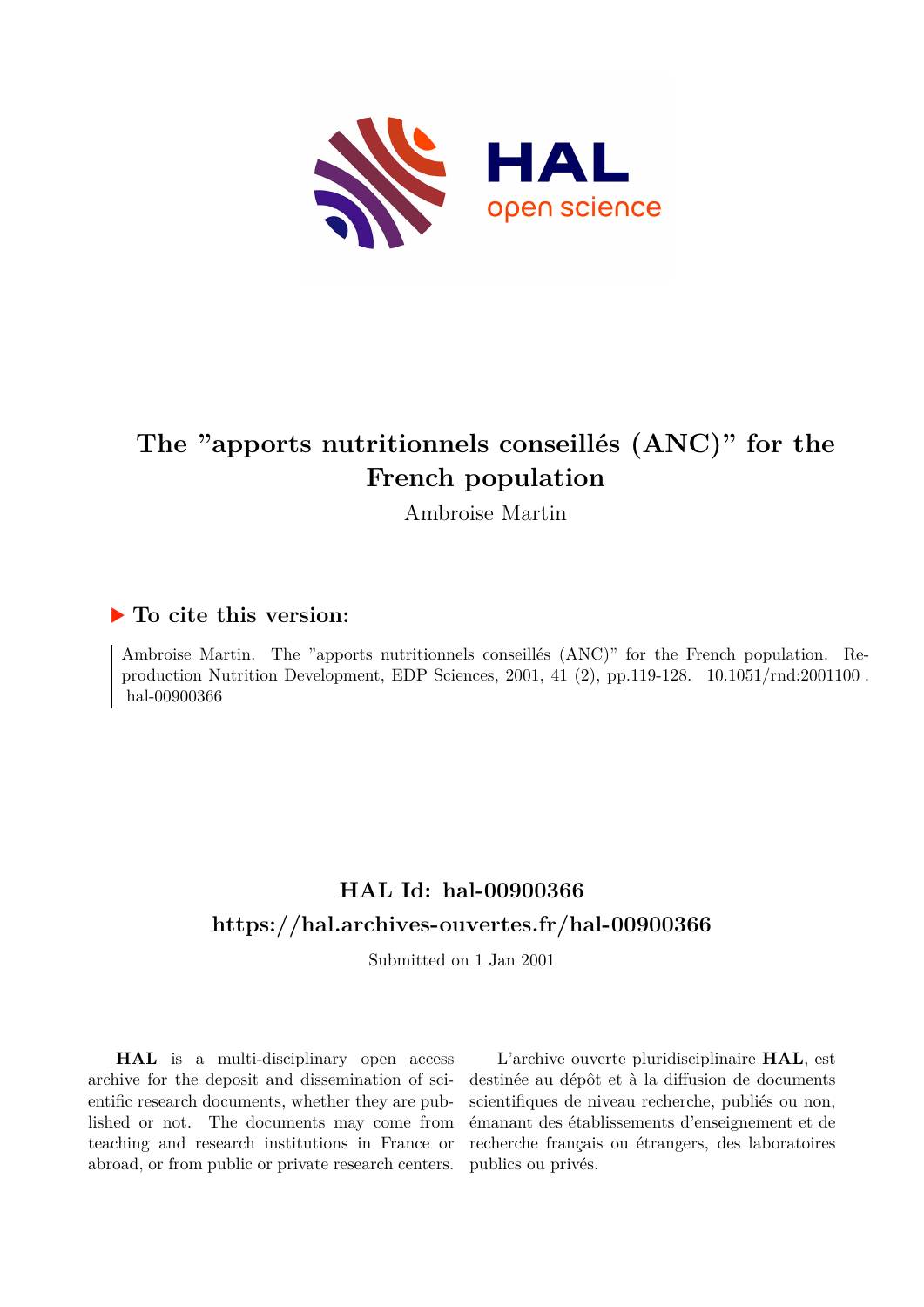Reprod. Nutr. Dev. 41 (2001) 119–128 119 © INRA, EDP Sciences, 2001

## **The "apports nutritionnels conseillés (ANC)" for the French population**

### Ambroise MARTIN\*

French Food Safety Agency (AFSSA), 23 avenue du Général de Gaulle, BP19, 94701 Maisons-Alfort Cedex, France

(Received 13 February 2001; accepted 2 April 2001)

**Abstract** — The apports nutritionnels conseillés (ANC) for the French population are the reference which are used in France to assess the nutritional status of the population. These references have been elaborated by a transparent and collective expert process, conferring on them an official reference. The originality of the French method was to add to the classical analysis of each nutrient an analysis concerning both a global approach to specific groups (children, pregnant women, elderly people, sportsmen) and the links between nutrients and foods. Many original works, which have been specifically performed for this revision, highlight the absolute need for rigorous evaluation of food consumption patterns and for valuable food composition tables.

**nutrition / reference dietary intake / requirement / French population / nutritional status**

#### **1. INTRODUCTION**

The ANC or "apports nutritionnels conseillés" for the French population are reference values which are used in France to assess the nutritional quality of actual dietary intakes of populations or groups, for its adequacy to physiological requirements, or to conceive diets or foods to satisfy these requirements.

From a historical point of view, the elaboration of such references has been delayed in France: the first edition was published in 1981 [8], the second one in 1992 [9] and the last edition in 2001 [12]. The latter edition results from work carried out over four years by 89 specialists and was reviewed by more than one hundred experts. By contrast, the United States have recently published the 11th edition of their national references [11]. However, this delay does not represent an exception in Europe: publications on this topic have only been found in Italy [17], Germany (in association with

Presented at the "Journées Francophones de Nutrition", Tours, France, 2000. \* Correspondence and reprints

E-mail: a.martin@afssa.fr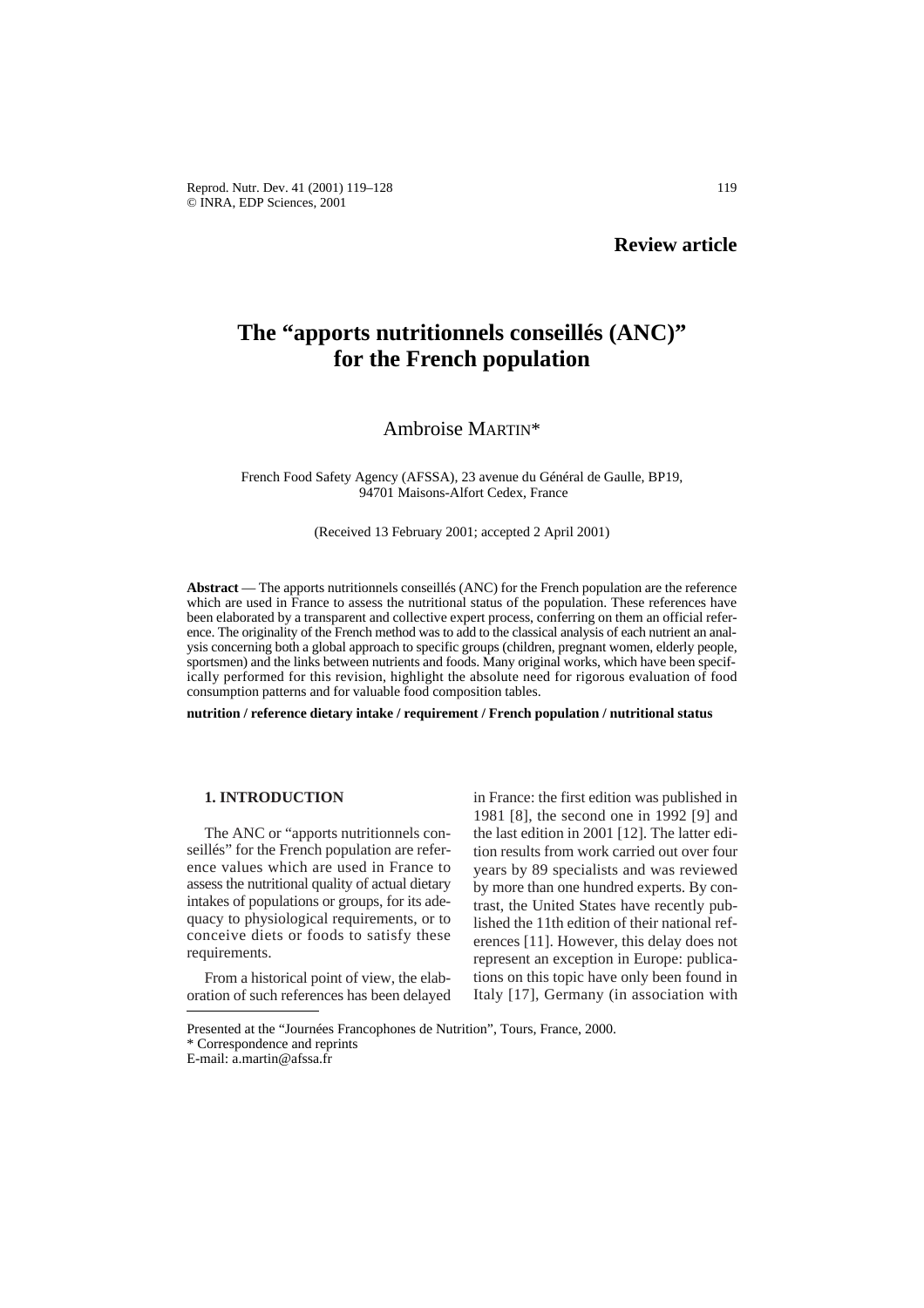Austria and Switzerland [7]), the United Kingdom [3], the European Union ([4], for the French edition) and the Scandinavian countries (1996).

Reasons for such a delay are certainly diverse, some of which could be more specific to French culture: perhaps it was thought for a long time that in the country of "fine cuisine", nutritional problems could not occur; research in nutrition, despite noticeable pioneering studies, has only recently begun to reach an international level; moreover, interest in public health is not well developed in our country. Nutrition has only recently become a public health concern, when France proposed this issue as a main area of concern during its presidency of the European Union in the second part of year 2000. This new approach in public health led to the publication of a long report by the Haut Comité de la Santé Publique (High Committee for Public Health [10]).

Several factors put forward the argument for periodic reexaminations of dietary reference values: the rapid increase in the knowledge of nutrition and in the links between nutrition and health; the current modifications in food consumption patterns; the acceleration of food innovation in the food industry, which is seeking to promote its products on the basis of their nutritional quality (food fortification, functional foods, nutraceuticals...).

#### **2. CONCEPT EVOLUTION**

In France as well as in foreign countries, the aim of dietary reference values has clearly evolved from the consideration of the prevention of inadequacy (health protection) to the issue of health promotion. Following the sharp decline, and even the disappearance, of clinical forms of nutritional deficiencies, the aim is now to develop reference values which could prevent, or at least, decrease the risk of, degenerative

disorders which are drastically increasing in developed countries, such as cancer, cardiovascular diseases, diabetes and osteoporosis.

This conceptual change raises new problems, since many more works have to be taken into account, especially the numerous reports of intervention studies which are performed around the world. The main problem lies in the extrapolation to the French population of results obtained in countries where the basal rates of some diseases are very different and where usual dietary patterns are quite different.

Such difficulties justify the development of a French reflexion on the issue of dietary reference values, insofar as the national context, in terms of regulatory corpus or nutrition philosophy, could occupy an important place. Despite an actual convergence in the values proposed by different countries, there are still discrepancies, which could induce non negligible consequences: through these values, and the need to reach them to encourage (or not) food fortification, dietary supplements or new health products, the relation of a population towards its food perception could be progressively modified. Finally, it must also be taken into account that scientific data form the basis of the international regulations at the World Trade Organisation. Promotion of specific positions must receive strong scientific support.

#### **3. OBJECTIVES AND METHODS OF THE REVISION OF ANC**

At the beginning of this work by the end of 1996, several objectives were assigned to this revision and corresponding methodologies were developed:

– to provide a French edition readily available for anyone interested in the nutrition field;

– to properly present the basis of the reference values in order to make explicit the strength of the scientific support for the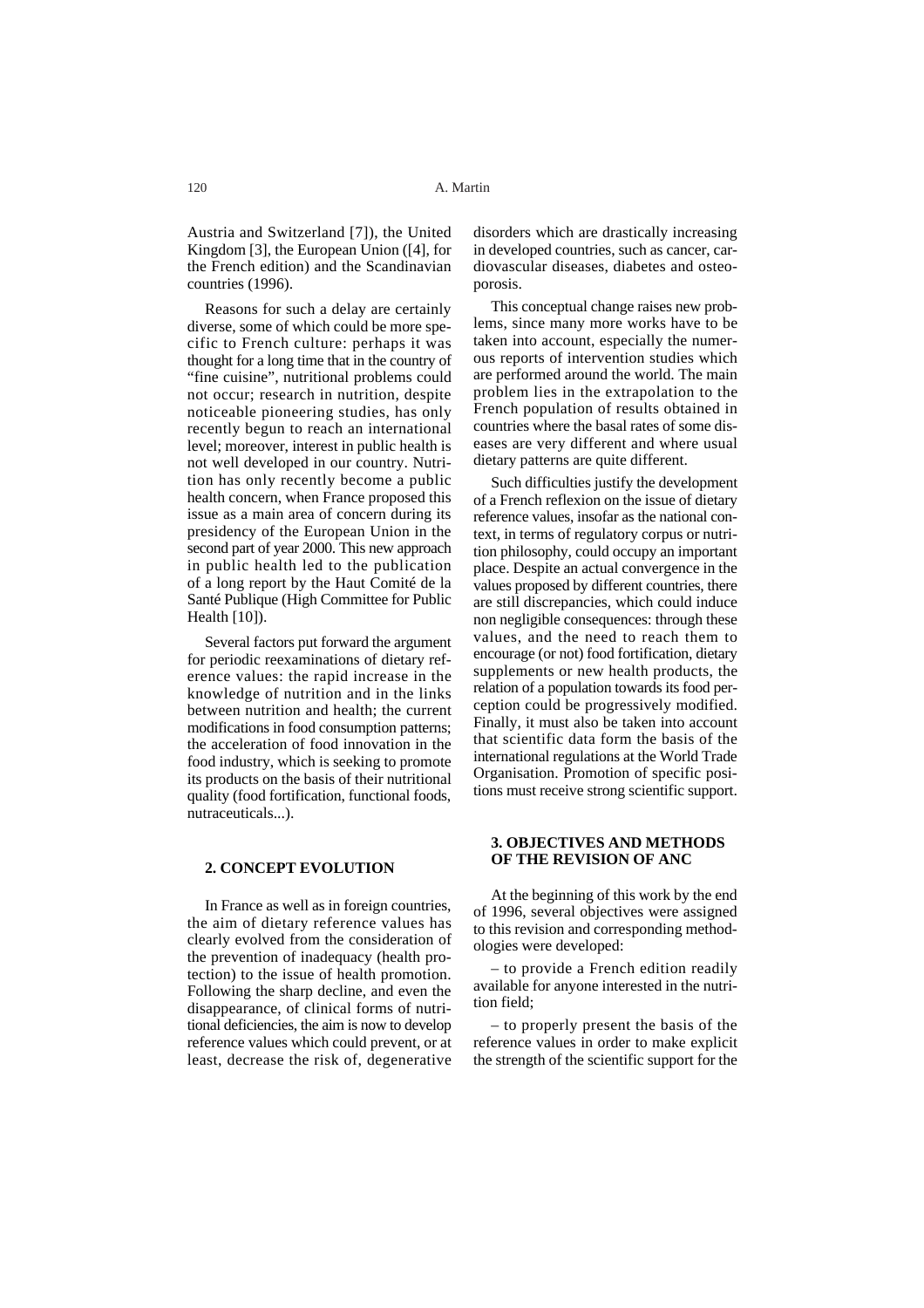values. Besides the classical analysis of international scientific literature, original works from data obtained on the French population were specifically developed for this revision;

– to ensure a better coherence between analytical approaches to nutrients and global approaches for population groups. Working groups for these two approaches were culturally different: people trained in the basic sciences for the first type of approach and physicians for the second. The balance between the various arguments was not automatically the same, especially for the issues where the margin of interpretation was quite large (in the case of calcium, vitamin D, or E, in elderly people for example). Reaching an agreement between the two cultures on a single value was considered as the best compromise achievable with the current state of knowledge;

– to validate methodologies and results via collective expert appraisal. Namely, three steps of discussion and validation were followed: at the level of working groups (also using expert people outside the groups); at the level of the pilot committee in charge of coherence of the global work; at the level of national committees, competent in the nutrition and food area, such as the French High Council for Public Hygiene (CSHPF, *Conseil supérieur d'hygiène publique de France*) or the Committee on food for special dietary purposes (CEDAP, *Commission d'évaluation des produits destinés à une alimentation particulière*);

– to evaluate the possibility of reaching ANC at the population level with usual foods. Several methodologies have been developed specifically for this purpose.

#### **4. BUILDING ANC**

A general conceptual framework has been elaborated and used by all the authors involved in this revision. Usual definitions used are:

– ANC (*apports nutritionnels conseillés* for the French population) as the intake necessary to cover the physiological requirements of almost every individual in the population (97.5%), given as the value of the average nutritional requirement, to which are added two standard deviations of 15% each, characterising and assuming normal statistical distribution; therefore, ANC remain reference values for a population and are only indicative for individuals; in any case, they do not imply that every individual must reach these values or that they are sufficient for every individual in any situation; moreover, ANC are designed only for healthy people;

– average nutritional requirement, calculated as the mean of requirements of a (varying) number of individuals. It is obtained from the net requirement taking into account the average bioavailability of the nutrient in a "usual" diet;

– net requirement, as the amount of a given nutrient required to satisfy various needs (maintenance, metabolic and physiological functioning of the organism), if necessary including requirements according to specific situations (growth, pregnancy, lactation);

– optimal requirement: this notion goes beyond physiology and considers quality of life in the long term ("successful aging"), including risk reduction for degenerative diseases involving nutritional factors. It is proposed that ANC represent optimal values at a population level in the present state of knowledge, not precluding complementation or supplementation requirements for some individuals in a specific context;

– safety limits, using the definition and values proposed by the French High Council for Public Hygiene [5] and corresponding to the maximum amount of a given nutrient which could be consumed every day throughout life without any identified health concern. This does not imply that such an amount is useful or without risk, but that no risk has been detected and published so far,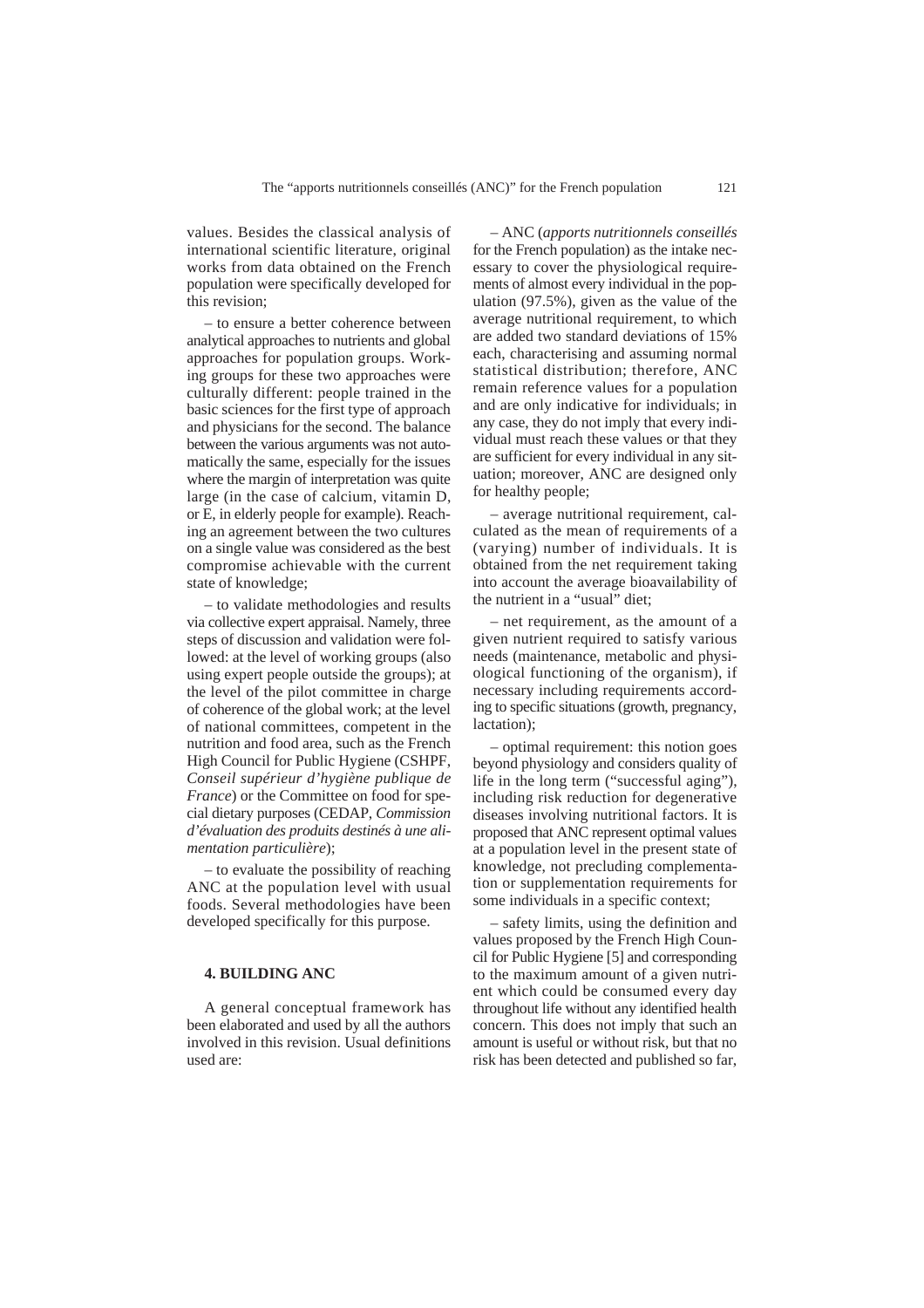often because no specifically and rigorously designed study has been devoted to this issue.

The methods used for the determination of ANC vary in their principles and results (factorial method, balance method, depletion-repletion method, clinical and epidemiological methods) [15]. The greatest certainty is reached when different methods result in similar values. In other cases, the respective weight given to different methods may vary in different expert committees, according to the health issue examined or the scientific, nutritional and cultural context of different committees, which explains persistent discrepancies between values from various countries.

The factorial method separately determines different requirements of the organism (net requirements for maintenance, growth, pregnancy, lactation), including unavoidable losses and restoration or conservation of nutrient stocks, and applies to the result the absorption coefficient of the nutrient determined in the usual diet. Results are sometimes difficult to interpret: for example, during pregnancy, the factorial method applied to energy requirement leads to a value much higher than currently observed energy intakes during normal pregnancy, which cannot be explained by well known limitations of dietary records. The possibilities for adaptation in usual life or during certain physiological situations (such as pregnancy) are often difficult to take into account and appear to be more efficient in situations of insufficiency than in situations of excess.

Epidemiological approaches allow to better study variability within a population (from genes or behaviour) and "long-term" effects (even if they are always too short as compared to the actual duration of human life). The best studies allow to compare dietary intakes with biological markers. Two works of this type have been specifically carried out for this revision, using dietary and biological data from the SU.VI.MAX study concerning vitamin C and folic acid.

It was possible to link, for 6000 individuals, dietary intakes of vitamin C and serum concentrations of vitamin C [2]. The curve displays a clear kink when plasma saturation is reached, which is obtained with a mean dietary intake of 85 mg $\cdot$ d<sup>-1</sup> in both genders. The addition of two standard deviations led to proposing an ANC of 110 mg (as compared to 100 mg now proposed in some other countries using other approaches). It has been demonstrated that no subject in the study requires more than 250 mg $\cdot d^{-1}$ (which is also achievable by diet alone) to reach the zone of plasma saturation, thus leading to the proposal of this value as a frontier between nutritional and pharmacological areas.

For folic acid (vitamin B9), the marker which was used was plasma homocysteine, which is considered as an independent risk factor for cardiovascular disease: cardiovascular risk increases for values above  $15 \mu$ mol $\cdot L^{-1}$  and is minimal for values below  $10 \mu$ mol $L^{-1}$ . The median value for folic acid intakes allowing to remain below the threshold of  $10 \mu \text{mol} \cdot \text{L}^{-1}$  in SU.VI.MAX subjects was  $330 \mu$ g.d<sup>-1</sup> for men and  $270 \mu$ g.d<sup>-1</sup> for women. Using the definitions, the value obtained was proposed for ANC in men; for women, the value was increased to 300  $\mu$ g·d<sup>-1</sup> to take into account higher requirements during a possible pregnancy.

The biggest difficulty (and thus most of the discussions) originated from the interpretation of numerous intervention studies, the only studies which can demonstrate a causal link between nutrient intake levels and health (or, more often, diseases). However, most of these studies have been performed in selected populations at risk, with high doses which are not nutritionally relevant, and without testing dose range effects. Besides, they are performed in populations which are very different in terms of basal risk and dietary habits, which makes extrapolation to the French population difficult. Moreover, some studies performed with toxicologically safe doses of nutrients (ATBC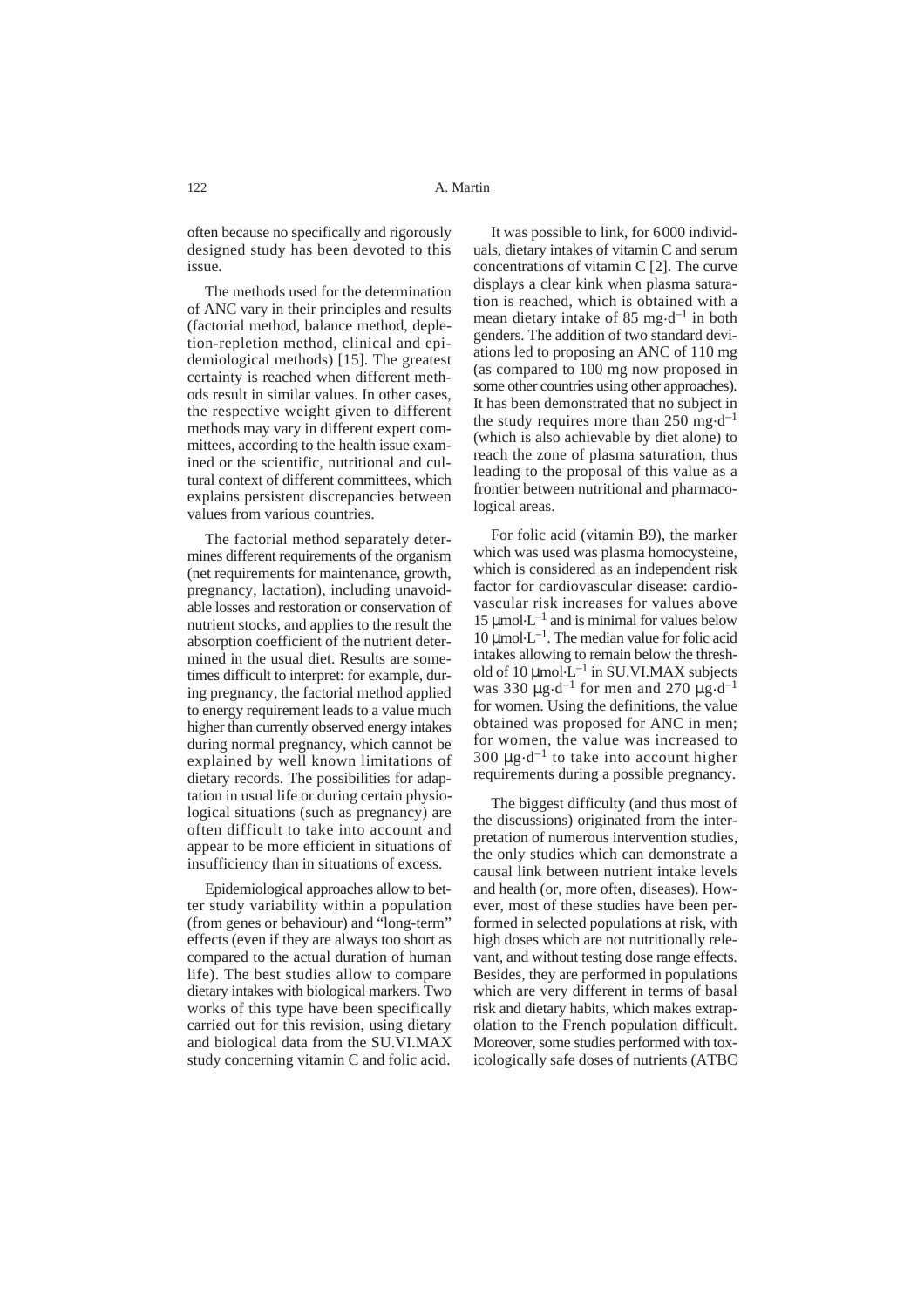[1], CARET [14]) led to results opposite to those expected: they do not rule out the relevance of high nutritional intakes of these nutrients included in foods, but highlight that classical toxicology with active nutrients cannot eliminate the possibility of adverse events in the complex system of human nutrition and lifestyle.

#### **5. ENERGY AND MACRONUTRIENTS**

#### **5.1. Energy**

Energy intake escapes the definition of ANC: the addition of two SD would lead to high values which will clearly be deleterious for the majority of the population. The basal metabolic rate constitutes the principal component of energy expenditure (usually 60–70% in moderately active people), and energy expenditure from physical activity constitutes the second, highly variable, component. Expenditure from dietary thermogenesis represents the smallest, more constant part (around 10%). Methods of indirect calorimetry and, more recently, of doubly labelled water, have allowed great progress in the knowledge of energy requirements, thus making it possible to propose an estimation of individual requirements: the basal metabolic rate (BMR) can be predicted using equations including simple anthropometric measurements (age, gender, height and weight), the validity of which has been verified in the French population [19]; the energy cost of 113 activities (38 for adolescents) was determined for adults. Knowing the daily duration of each type of activity, it is possible to calculate the average weekly physical level (*niveau d'activité physique moyen*, NAP) and derive the corresponding energy expenditure. The addition of both calculations, BMR and energy linked to NAP, gives a good estimation of energy requirement.

Whereas for adults, the proposed values are of the same order of magnitude as in the

previous edition, for children, they are significantly lower. In the two population categories, it is important to promote physical activity, which must not be reduced to sports, but must include daily routine exercise (walking rather than driving, climbing stairs...).

#### **5.2. Proteins**

Increasing the use of isotopic tracers, particularly recently with stable isotopes, has enlarged knowledge of protein metabolism and regulation, especially by nutritional factors. These methods have contributed to enrich classical methods, i.e. the factorial and nitrogen balance methods. Even though all the controversies are not yet resolved, all the available knowledge, regularly examined by international expert panels, has led to the proposal of 0.8  $g \cdot kg^{-1} d^{-1}$  as a value allowing to satisfy requirements for all essential amino acids among the majority of the population. Therefore, a percentage of 8–12% energy from good quality proteins appears to be sufficient. This value is lower than in the previous edition (which took into account usual intakes in France) and is much lower than current intakes.

### **5.3. Lipids**

Determination of ANC for lipids relies on several criteria:

– the need to ensure optimal intake of essential fatty acids, linoleic acid (C18:2 n-6) and linolenic acid (C18:3 n-3), which leads to examine the role of these fatty acids in the physiopathology of diseases, especially cancer and cardiovascular diseases. The very large number of published data now calls into question the safety of intakes of linoleic acid that are too high, as compared to current low intakes of linolenic acid. The physiological roles of these two acids and of their derivatives (such as eicosanoids), as well as the interactions between the two series at the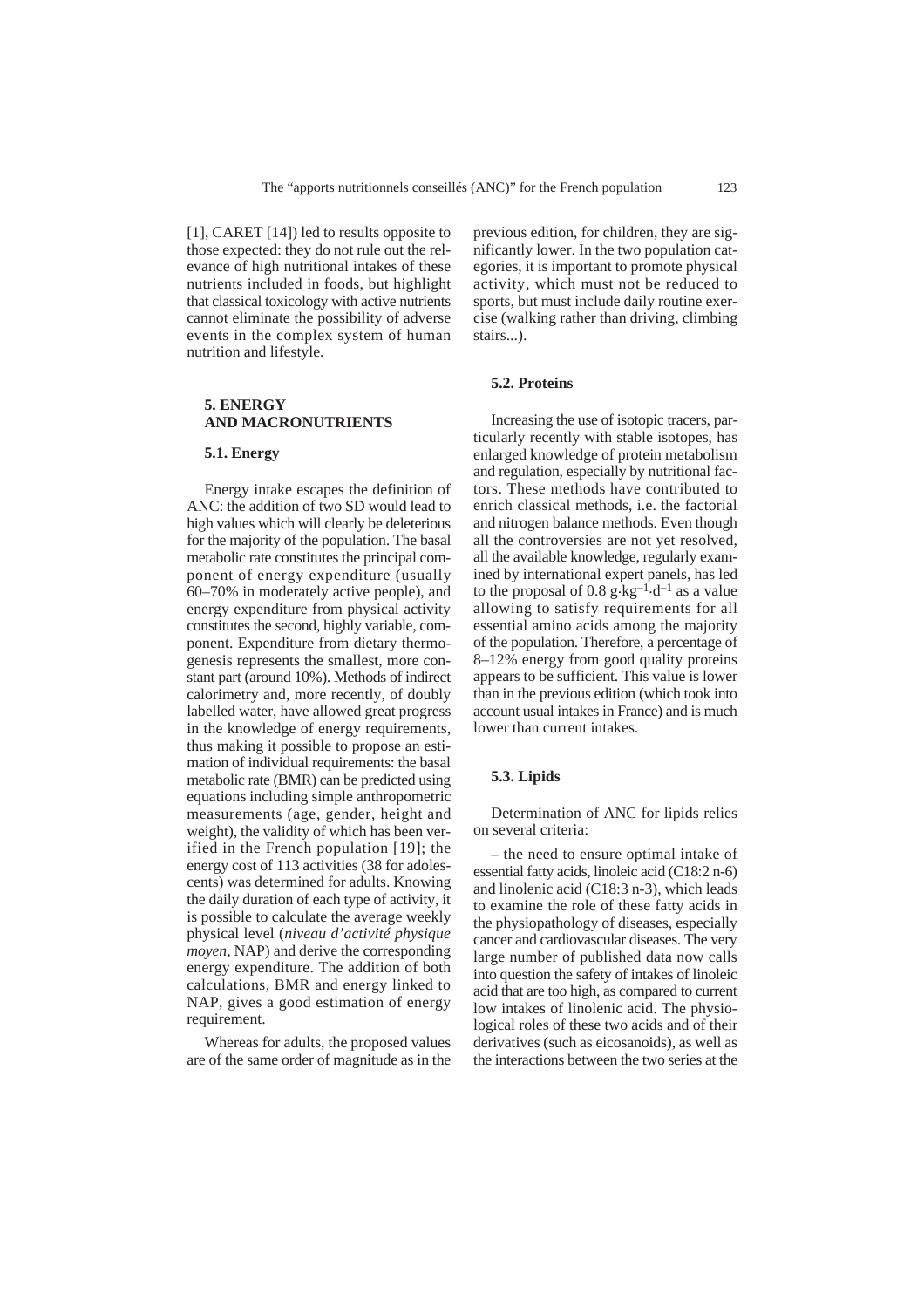metabolic level, and epidemiological studies, which are in good agreement with experimental data, raise health concerns for the imbalance between n-6 and n-3. This has led to the proposal of an average supply of  $2$  g $\cdot$ d<sup>-1</sup> for linolenic acid for the adult, using a ratio n-6/n-3 of 5, lower than the actual ratio;

– the need to limit total lipid intake to 30–35% of total daily energy, following international recommendations. Indeed, lipids are the principal determinant of food energy density such that lipid excess may easily induce energy imbalance and the risk of obesity; moreover lipids have little action on satiety. Adaptation of fat oxidation to fat intakes is limited and slow as compared to carbohydrate oxidation and their storage requires little energy. Finally, an intake above 30% results in a proportionate increase in postprandial lipaemia, which is thought to be an important factor in the development of atherosclerosis;

– the need to limit the intake of saturated fatty acids for their well documented deleterious effects on health;

– the relevance of conserving lipids long enough for the pleasantness of foods may be resolved by large use of oleic acid, which is now considered to be neutral for metabolism and health.

The impact on public health of the large increase in consumption of linoleic acid rich oils in the past decades has certainly been good, since it led to a better balance between animal and plant fats and was accompanied by an increase in vitamin E intake. Moreover, it was coincidental with the sharp increase in life expectancy in the French population. However, present scientific data seem to be sufficient to propose a more precise equilibrium between the two series of fatty acids.

Data are less abundant and more recent for long chain polyunsaturated fatty acids; thus only docosahexaenoic acid (DHA, C22:6 n-3) displays an ANC (especially for premature newborns).

#### **5.4. Carbohydrates**

The case of carbohydrates is difficult insofar as no carbohydrate is strictly essential for our organism. ANC for carbohydrate are mathematically derived from ANC for other macronutrients. A rigorous examination of scientific literature for the impact of carbohydrates on various aspects of physiology and health (satiety, weight control, sleep, atherosclerosis, diabetes, dental caries...) allows to conclude that there is no argument to question the classically proposed value of a carbohydrate intake above 50% total daily energy.

Data does not appear to be sufficient to propose a limit for simple sugar consumption, but attention is drawn to the insertion of simple sugars into the whole diet: they inhibit fat oxidation; foods rich in simple sugars are often poor in dietary fibres; their use between meals, and particularly on drinking occasions are probably more important for their consequences than simple sugars per se, with these occasions frequently providing "void calories".

A sufficient intake of dietary fibre is justified by the many studies dealing with the function and health of the digestive tract (constipation, diverculitis, colon cancer...) or fibre effects on the whole organism, especially in the cardiovascular area. A consumption of  $25-30$  g $\cdot$ d<sup>-1</sup> is proposed for adults; for children, the American recommendation of "age + 5"  $g \cdot d^{-1}$  has been thought to be adequate. Possible interactions of a high consumption of dietary fibres with mineral bioavailabilities are not an issue, since crude fibres in fibre-rich foods are associated with a high mineral content, which is not the case for purified fibres.

#### **6. MICRONUTRIENTS**

#### **6.1. Minerals**

The nutritional requirements for minerals have been evaluated, when sufficient data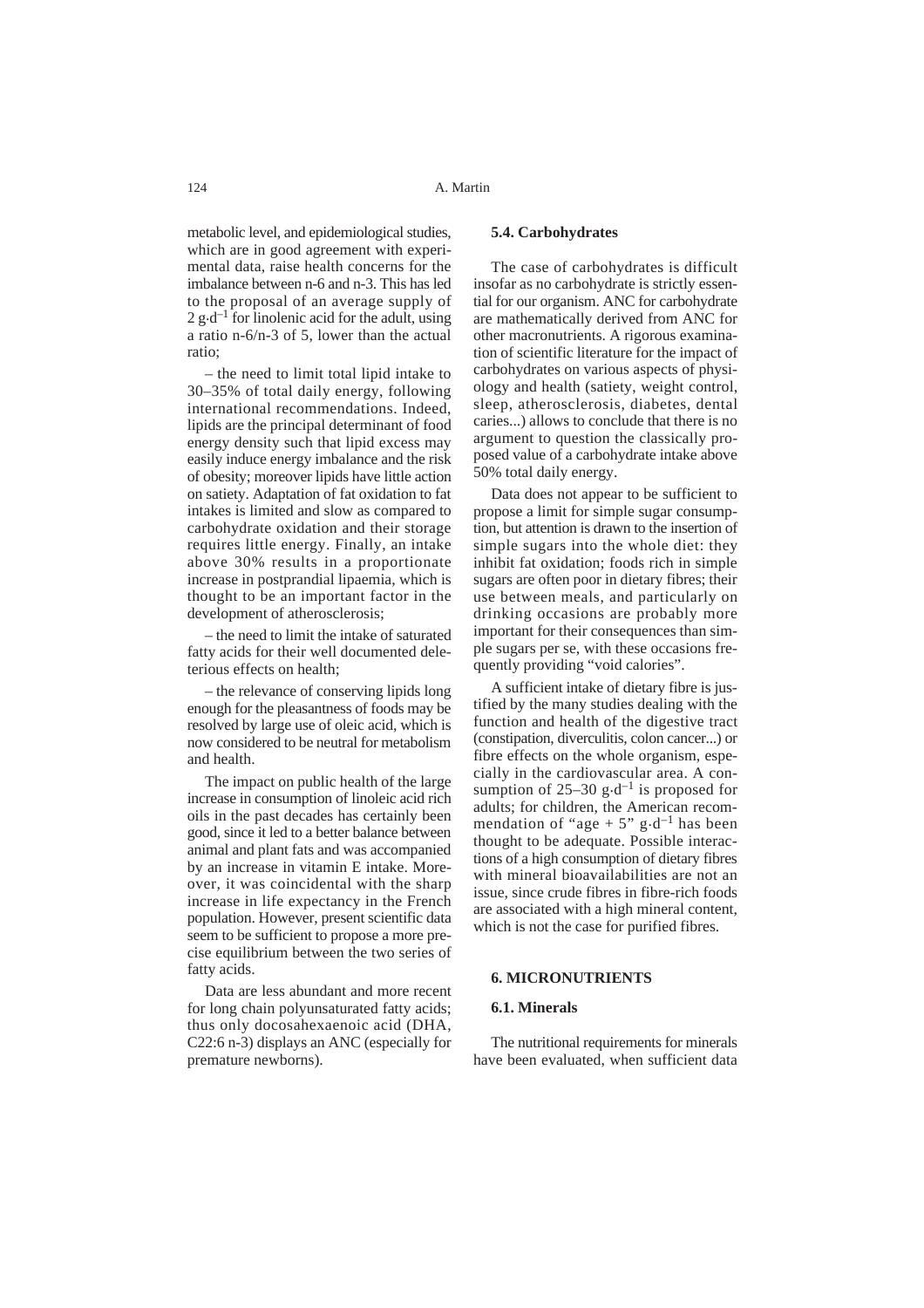were available, by the factorial method: this was the case for calcium, phosphorus, magnesium, iron, zinc and copper. For calcium and phosphorus, the differences in the estimations of the Food and Nutrition Board of the United States [11] have been particularly well documented. Moreover, more than calcium intake alone, the importance of the balance with vitamin D and phosphorus is underlined.

For the other minerals, adequate intakes have been derived from the consideration of the thresholds for deficiency diseases, store maintenance, and sometimes, of usual intakes without apparent deleterious effects on health. There is much room for improvement of the scientific basis of ANC for some minerals (copper, manganese, chromium...), for example from the future discovery of more sensitive biomarkers. Finally, for some other minerals (boron, nickel, vanadium...), knowledge is now very limited; only indicative values can be proposed, without practical consequences inasmuch as these minerals are present in high quantities in our diets such that problems of essentiality are not a dietary issue.

A special case is represented by sodium: the need to sharply decrease its intake has been controversial for a long time and is still somewhat controversial [18]. Fervent national or international debate does not contribute to the serenity of scientific analysis, but has the advantage of raising it. There is no argument towards greatly exceeding ANC for any nutrient, and salt might be considered as a surprising exception. If physiological requirements are agreed to be around 2  $g \cdot d^{-1}$  by a large majority of scientists, there is no reason to accept that usual intakes are on average 4–5 times this value, reaching more than ten times for extreme consumers. Reflection is currently undertaken, as has been done in some other industrialised countries, to put in place means of reducing average intake and narrowing intake distribution.

#### **6.2. Vitamins**

There are sharp contrasts in the area of vitamins:

– on the one hand, there are vitamins for which recent studies are lacking, in such a way that ANC have only been slightly reduced in order to adapt to actual energy intakes;

– on the other hand, there are some vitamins for which there is a plethora of papers and sometimes many intervention studies (vitamins A, E, D);

– between the two extremes, some vitamins for which significant progress has been recorded (B3, B6, B9, B12).

Antioxidant vitamins (especially vitamin E) and beta-carotene were actively discussed. For vitamin E, the working group agreed to maintain the previous value (12 mg $\cdot$ d<sup>-1</sup>) but stressed that it is necessary that the population mean reaches this value rather than increasing ANC.

For vitamin D, division by a factor 2 of the ANC, which decreases from 10 to 5  $\mu$ g·d<sup>-1</sup>, is only apparent: the latter value corresponds to dietary requirement, with a "normal" sunlight exposure, whereas the former corresponds to total requirement. Obviously, care must be taken for complementation when sunlight exposure is lacking (skin pigmentation, clothes, winter season, particular behaviours...).

#### **7. POPULATION GROUPS**

#### **7.1. Newborns, children and adolescents**

Whereas there is a relative certainty as regards adult values, few specific studies are devoted to infant requirements. For newborns, reference to amounts provided by maternal milk appears to be sound. Therefore, we thought it was possible to interpolate between the two values for adults and newborns. Interpolation for vitamins was tested using different parameters representative of the French infant population;

125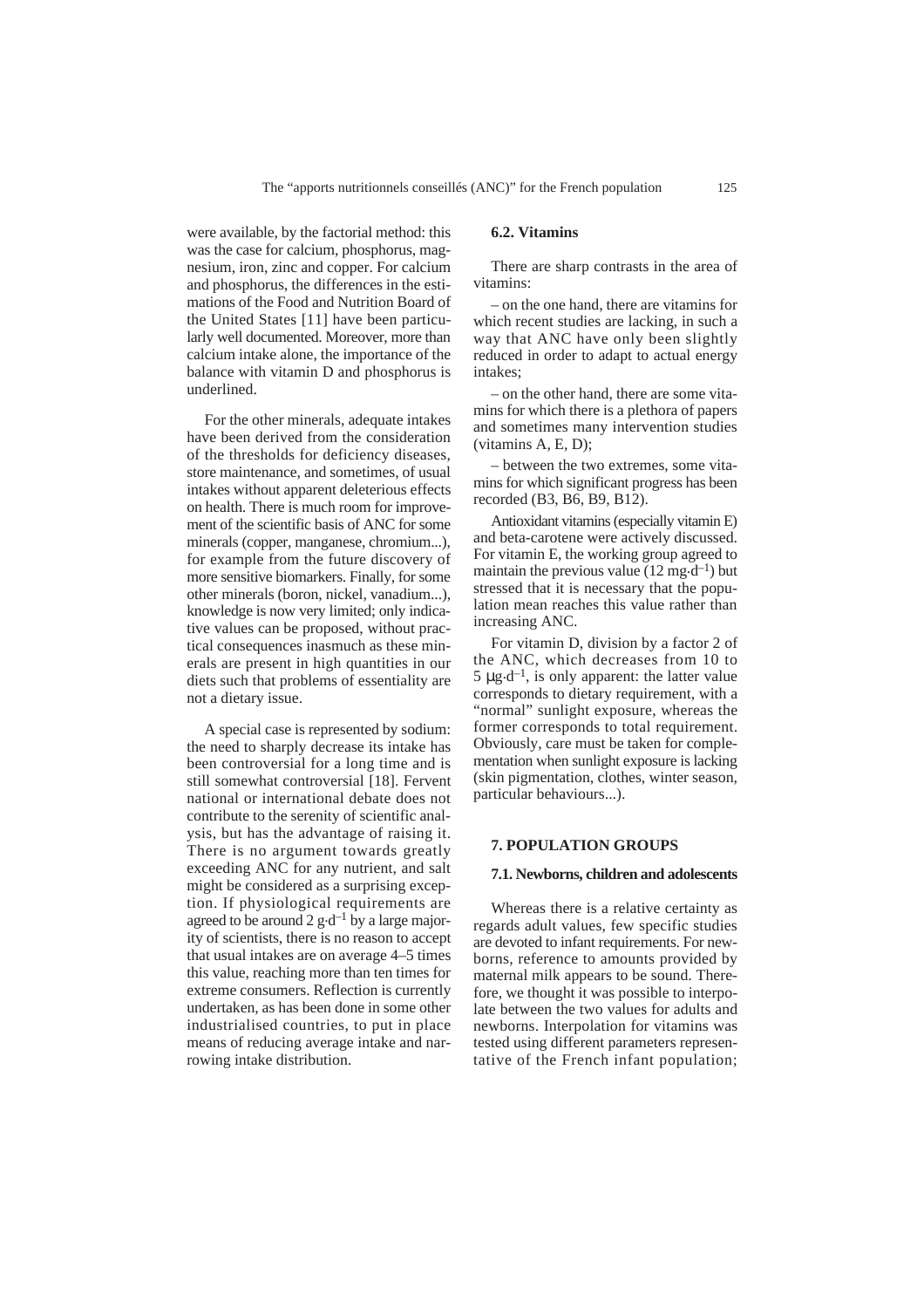among these parameters, only two allow a good interpolation; thus according to the vitamin studied, we use either the square of the height (dependent on the lean mass) or the energy input. This led to the possibility of expressing values for narrower age classes than done previously.

#### **7.2. Pregnant and lactating women**

There are still many gaps in the knowledge of energy and macronutrient requirements during pregnancy. Therefore, dietetic counselling for general populations are also valuable: dietary errors must be detected and corrected to avoid excessive or insufficient weight gain, without fixation of strong standards or manipulation of weight gain within usual gains. For micronutrients, the focus has been drawn on iron and folic acid:

– for iron, two different positions have been proposed, because no consensus was reached. The first position considers that there is a drastic increase in iron requirements and that ANC must be set at  $25-30$  mg $\cdot d^{-1}$ . According to this position, the increase in iron absorption during pregnancy is only the result of iron store depletion before and at the beginning of pregnancy. Therefore, iron supplementation must be systematic. According to the other position, the increase in iron absorption is a physiological adaptation to a normal physiological state, so that pregnancy can be successful with a usual iron intake. Iron supplementation must be restricted to documented cases of iron deprivation and low stores;

– by contrast, there is a consensus on the need for a good folic acid status before conception and on the increase in requirements during pregnancy. In this respect, consideration of typologies of food consumption patterns in the French population are disturbing: there is a group of young women whose consumption of fast-food products is high, for whom folic acid intakes average only 200  $\mu$ g $\cdot$ d<sup>-1</sup>.

Pregnancy probably constitutes a favourable period of good receptivity to dietary counselling, information and education.

#### **7.3. Elderly people**

The most difficult issue lies in the definition of elderly people, with practical consequences for older studies which could be taken into account: the increase in life expectancy without disease led to consider that studies in the 1960–1970 period, performed on individuals aged 60–65 y, could be used, since the physiological state of such individuals was similar to the physiological state of people up to 75 y today. Very elderly people have been defined as people above 85 y: very few scientific studies are available for this group.

The second problem lies in the heterogeneity of elderly people: healthy elderly people, who are still autonomous and active; frail healthy people, for whom intercurrent diseases could disrupt equilibrium and who require that careful attention be paid to dietary intakes; ill elderly people, with a loss of autonomy, generally in specialised institutions, for whom dietary supplements and complements are necessary at least to maintain, if not improve, their present status. A better account of other factors, such as appetite, sense of smell, dentition..., could help to overcome some nutritional problems in the elderly.

For macronutrients, frequently, comparisons with only young people allow to address actual needs. For proteins, at least  $1 \text{ g} \cdot \text{kg}^{-1} \cdot d^{-1}$  of good quality proteins appears to be necessary to maintain nitrogen balance. There are possibly specific needs for some essential amino acids, such as cysteine in common conditions like chronic inflammation. As for adults, the fatty acid balance must be modified. It is important to maintain a high intake of dietary fibres.

For micronutrients, there are more intervention studies in frail elderly people, for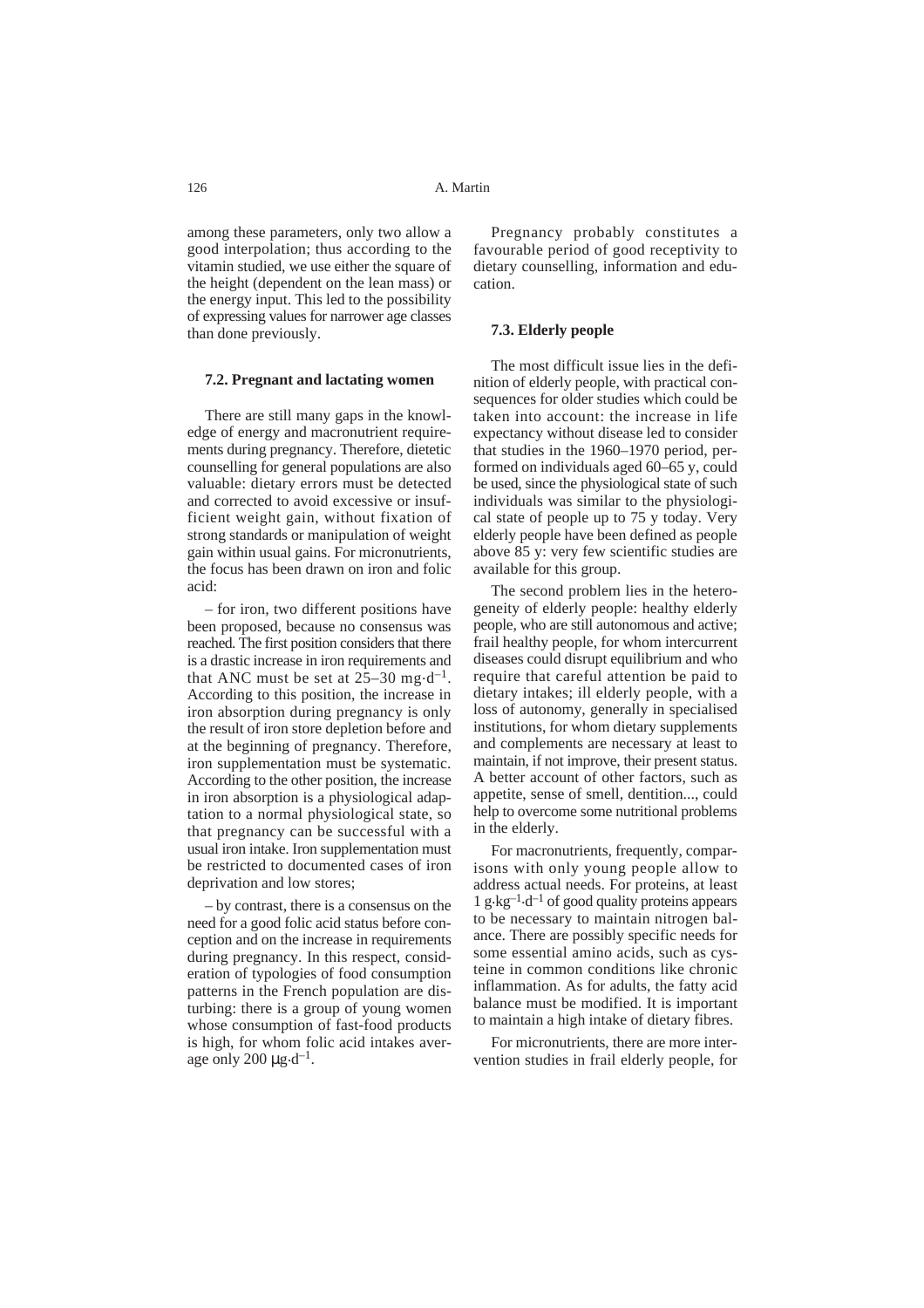their relevance in some functions (immunity or cognition were particularly studied) or in some diseases (cataract, cardiovascular disease...). Taking into account the frequent decrease in absorption capacities, ANC higher than for adults have been proposed for calcium, zinc, selenium, vitamin B6, B9, D and E [6].

#### **7.4. Sportsmen and people undertaking intense physical activity**

Due to the economic background of professional sports, many studies have been devoted to the effects of macro or micronutrient intakes on performance. A good knowledge of muscle energy paths has practical consequences for nutrition in sportsmen.

Protein requirements are increased according to the type of sport; they can range from  $1.5-2$  g $\cdot$ kg<sup>-1</sup> $\cdot$ d<sup>-1</sup> for endurance sports to 2–3  $g \cdot kg^{-1} \cdot d^{-1}$  for strength sports, preferably for limited durations. Such intakes could require the use of good quality protein supplements, but there is no scientific data to support other forms of amino acid supply. For lipids, there is no data to make different recommendations from those to the general population. For carbohydrates, which constitute the main muscle fuel, very accurate schedules have been elaborated. The glycaemic index, which is not pertinent for the general population, is very important in sports, to optimise muscle glycogen load before exercise and its synthesis after exercise. As a general rule, the closer the time to exercise, and during exercise itself, the higher the glycaemic index must be; by contrast, the longer the time since exercise, the lower the glycaemic index must be.

Micronutrient requirements increase in proportion to energy expenditure. Except for correction of a basal low micronutrient status, there is no scientific support for supplementations having specific effects on performance, though there are still gaps in knowledge for antioxidant requirements. Meeting requirements can be achieved by a well-balanced diet alone. Moreover, many dietary supplements for athletes are sold with abusive unsupported claims. Optimisation of sportsmen diets, early on in their career, could be one of the means of delaying or limiting doping (the eradication of which goes beyond the scope of nutrition).

With the exception of very regular and intense exercise, practicing sports for leisure does not justify specific ANC.

#### **8. FROM NUTRIENTS TO FOODS**

Humans eat foods and not nutrients; thus it is important to assess whether dietary habits, in accordance with recommendations of dieticians, could satisfy requirements in the current food context. Besides a chapter devoted to the examination of the health status of the French population and to the evolution of dietary habits over the past decades, original works have been performed, using data from a nationwide representative dietary survey (ASPCC survey):

– study of diet diversity. According to the diversity index set forth by USDA, a diet is diversified if foods from 5 groups are consumed every day (meat-fish-eggs, milk and milk products, fruit, vegetables, cereals and cereal products);

– simulation studies: using representative data on dietary habits, it was possible to calculate the amounts – at the population level – of nutrients as recommended made by dieticians on type and frequency of principal food categories;

– linear programming studies consist in automatically developing diets from a food database, with respect to prefixed constraints such as diversity, portion size, respect of ANC and cost;

– study of consumer typologies based on 44 food category consumption patterns.

All these studies are convergent and demonstrate that meeting requirements is